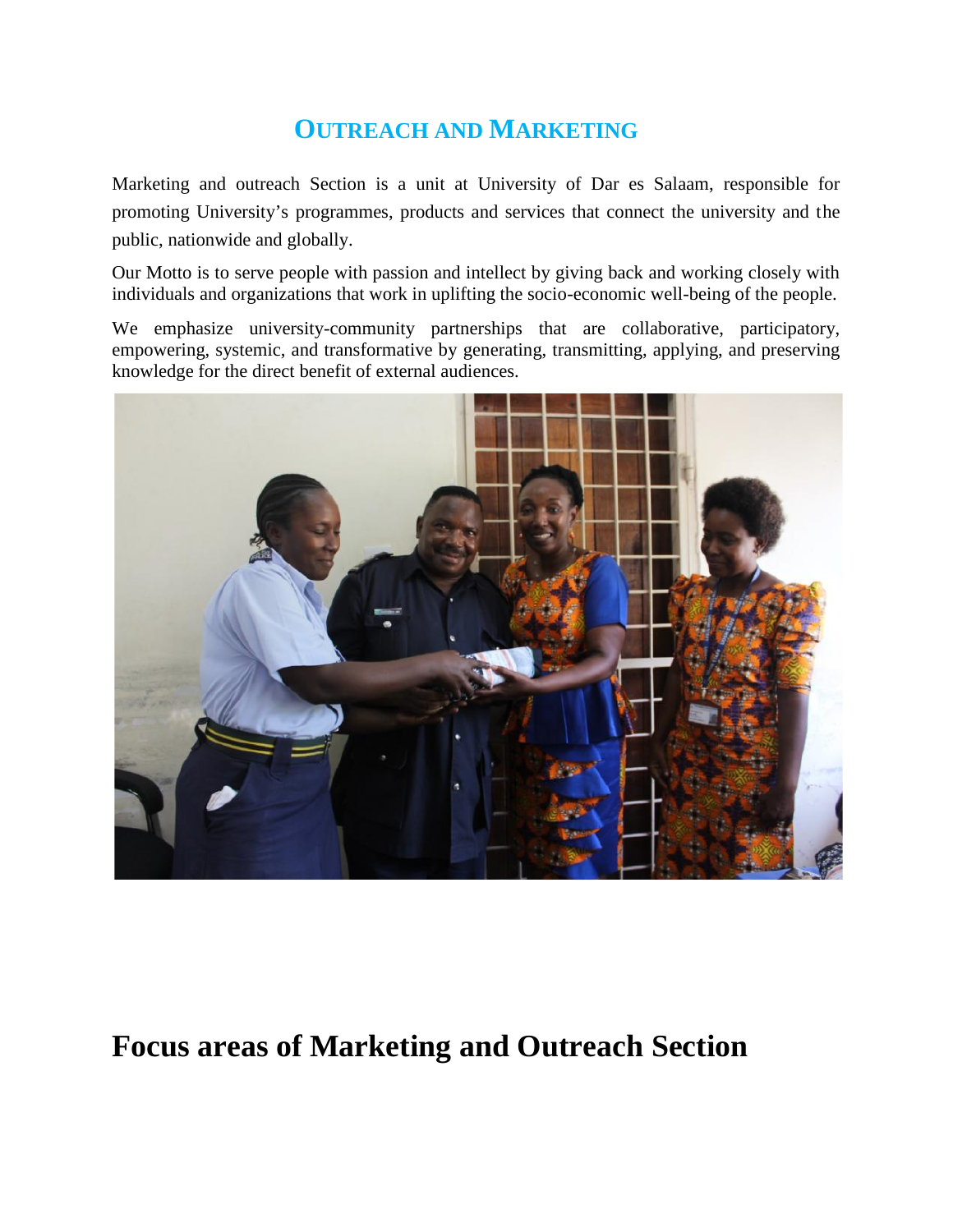# **Outreach activities**

### **Research & Information**

It Serves the interests of communities by bringing UDSM expertise in solving societal problem in the communities, the section works with other University units to empower positive change through mutually beneficial partnerships.



### **Education and trainings**

University of Dar es Salaam serve as the hub of innovation, scholarships and exploration. We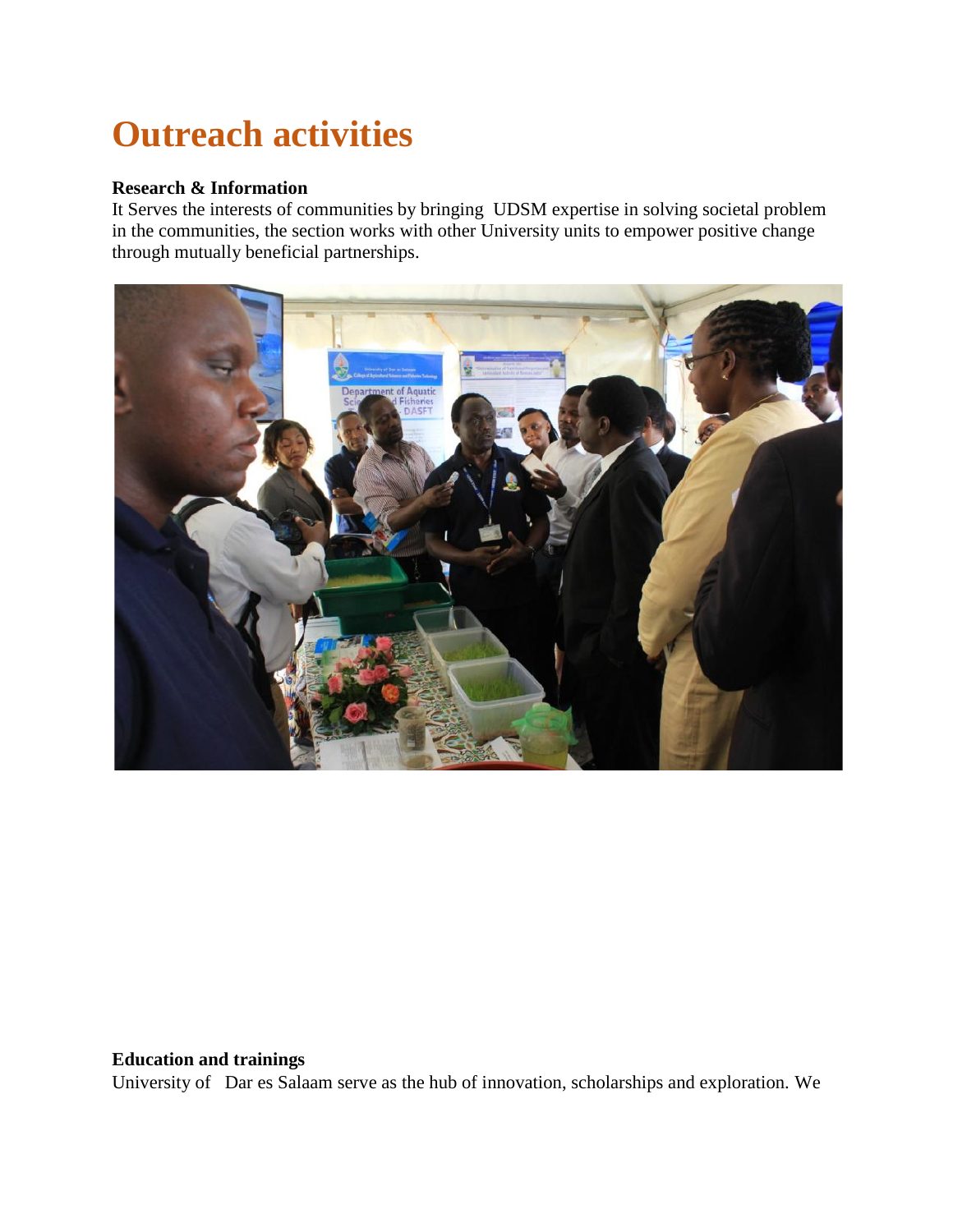provide high-quality education to prospective students, their families, secondary schools and technical colleges, and others through strategic communication and services.



**Corporate Social Responsibility**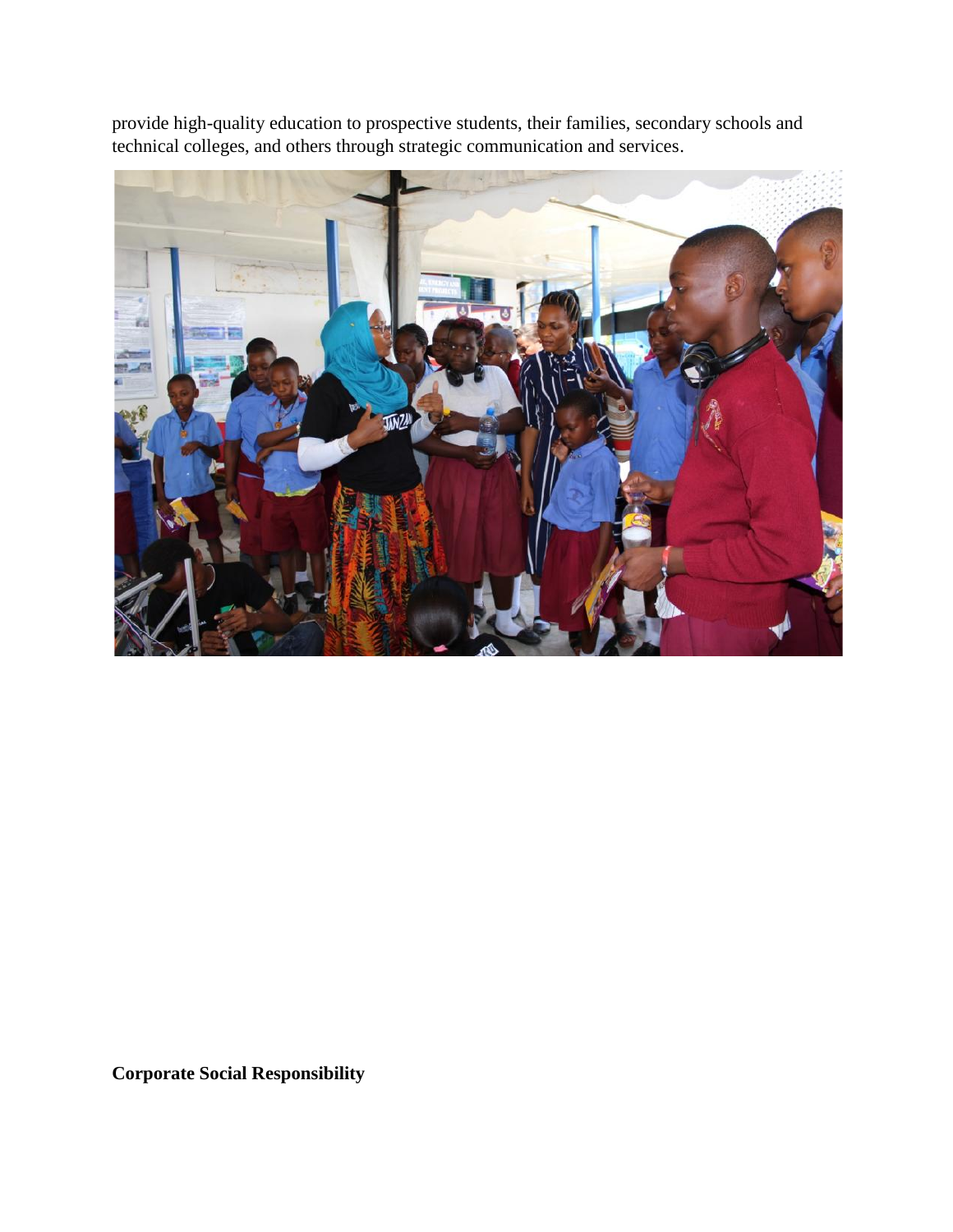We collaborate with local and international organization to assists underprivileged individuals or groups to access services or projects beyond their financial reach. These services include legal aid, gender protection or preferential treatment and environmental management. We also create programmes that solve different issues for children, women, youth and elders in our communities.



# **Marketing Activities**

### **Brand management**

The Office is also responsible for marketing the University's corporate image to both the internal and external publics. We manage the University brand through;

- Production of banners(pull-up and other), publishing of brochures, posters, leaflets and other promotional materials for information drives
- Media and Online promotion of upcoming university events
- Appropriate use of the University logo both online and on branded promotional material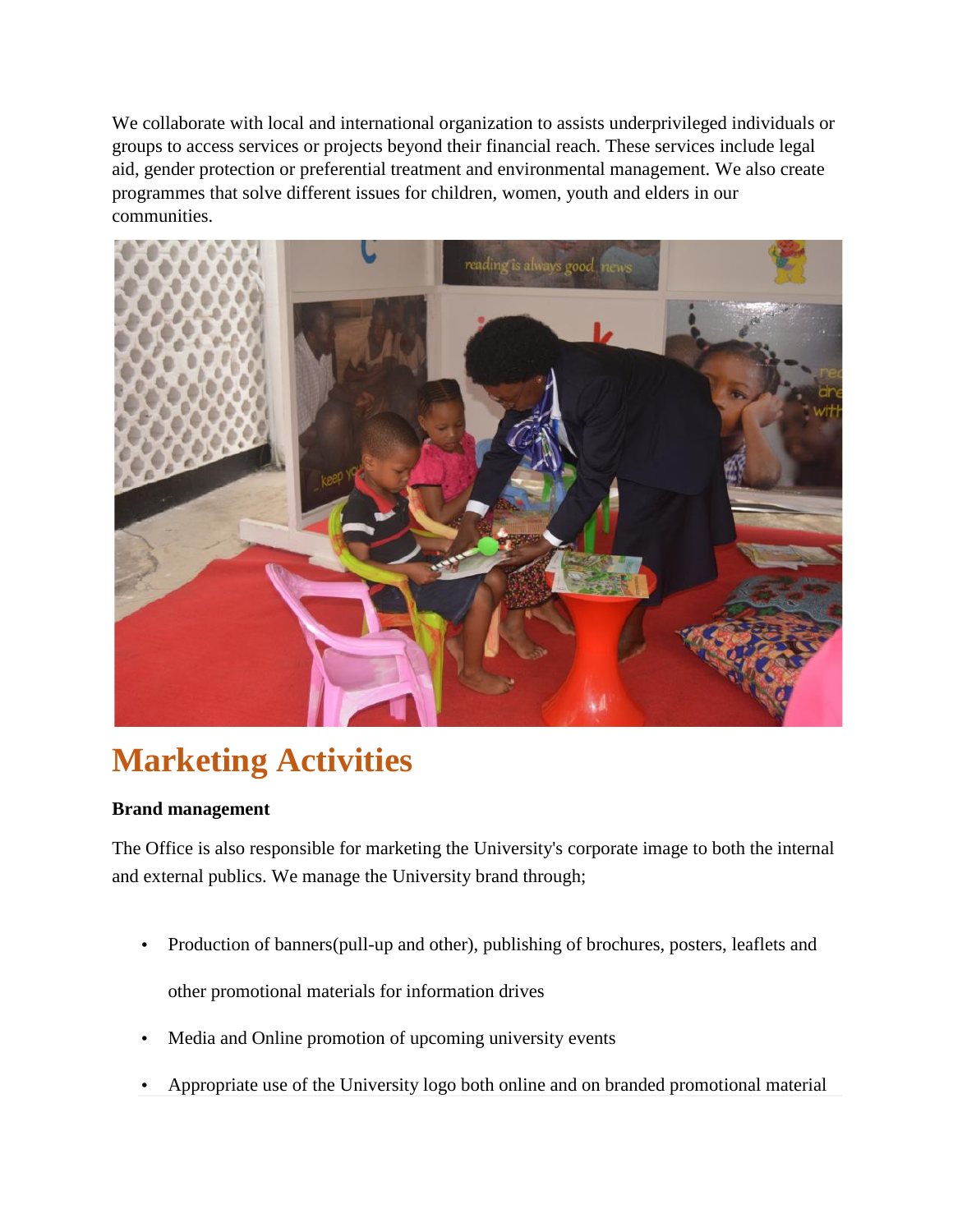

### **Online Services**

This section provides content management support for the university domain udsm.ac.tz and social media network accounts.

Roles with regard to online services include:

- Ensuring that content production guidelines are adhered to
- Maintaining a consistent, corporate, unique online identity with use of University colors,

logo placements

Posting and Uploading new pictures on social networks accounts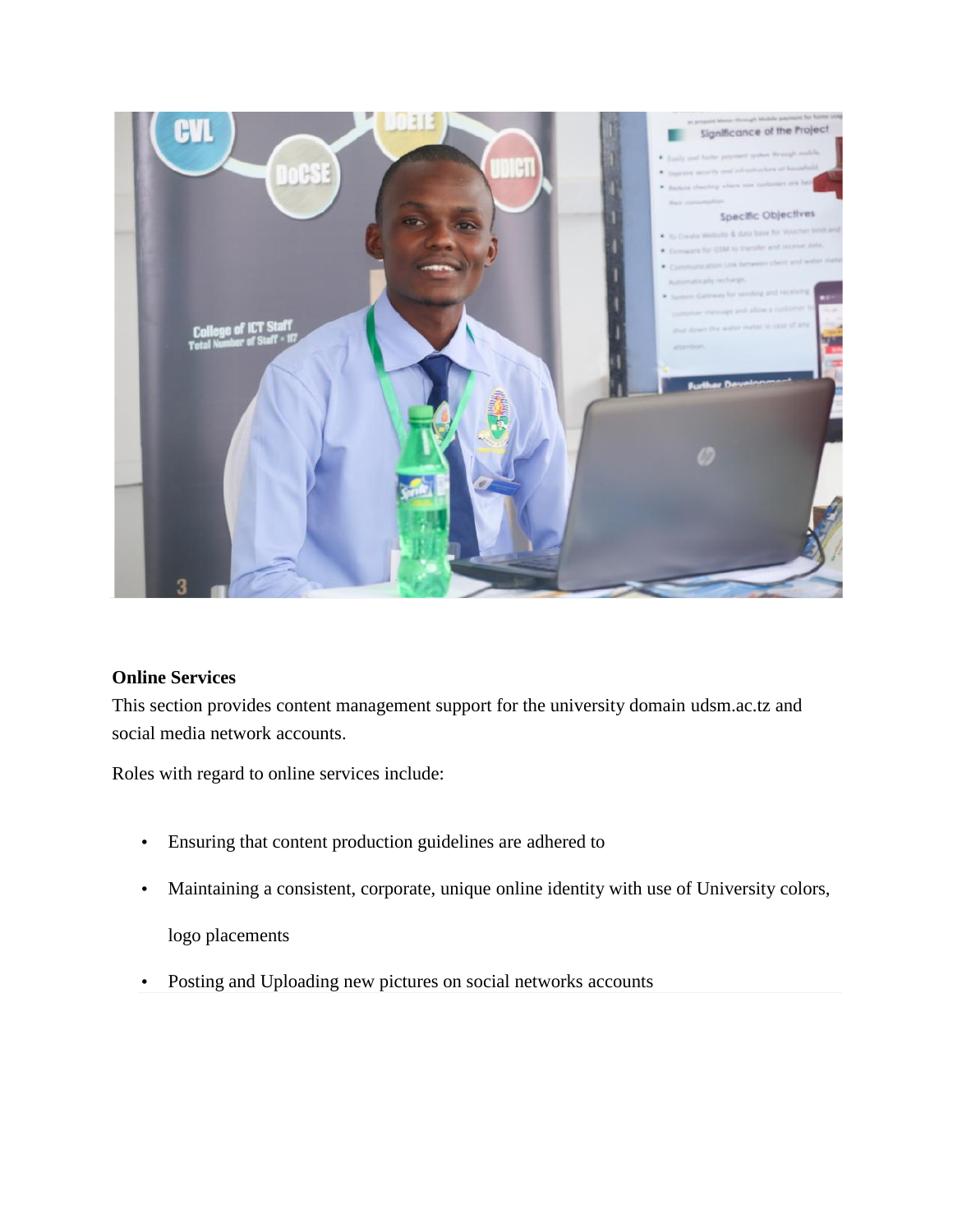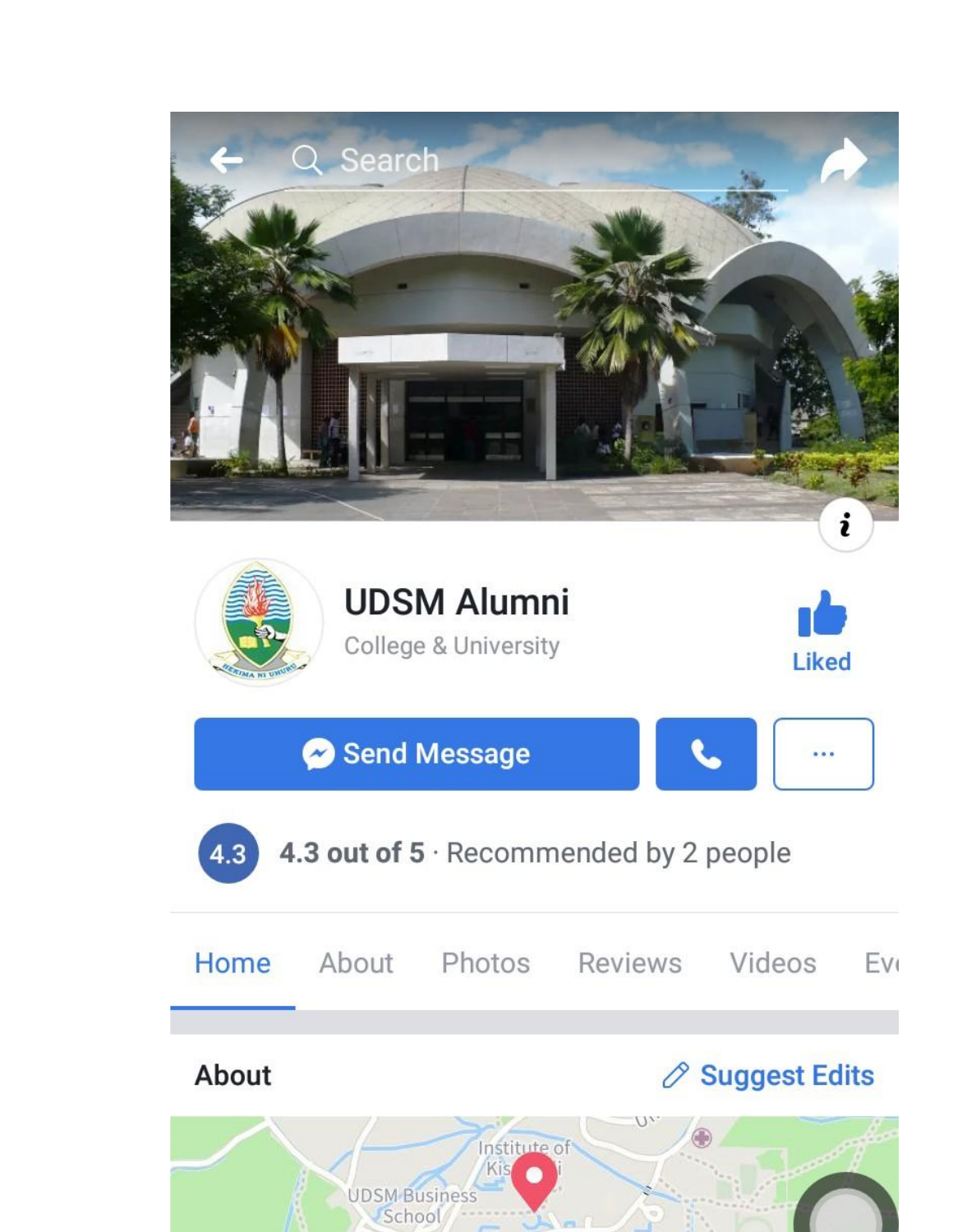### **Exhibition**

We promote the University in national and international trade fairs and exhibitions to showcase various products, and disseminate findings and information linked to research activities, teaching and consultancy activities.



- RESEARCH WEEK
- **DAR ES SALAAM INTERNATIONAL TRADE FAIR**
- **HIGHER EDUCATION, SCIENCE AND TECHNOLOGY EXHIBITIONS**
- **FARMER'S DAY**
- **TANZANIA INDUSTRIES EXHIBITION**